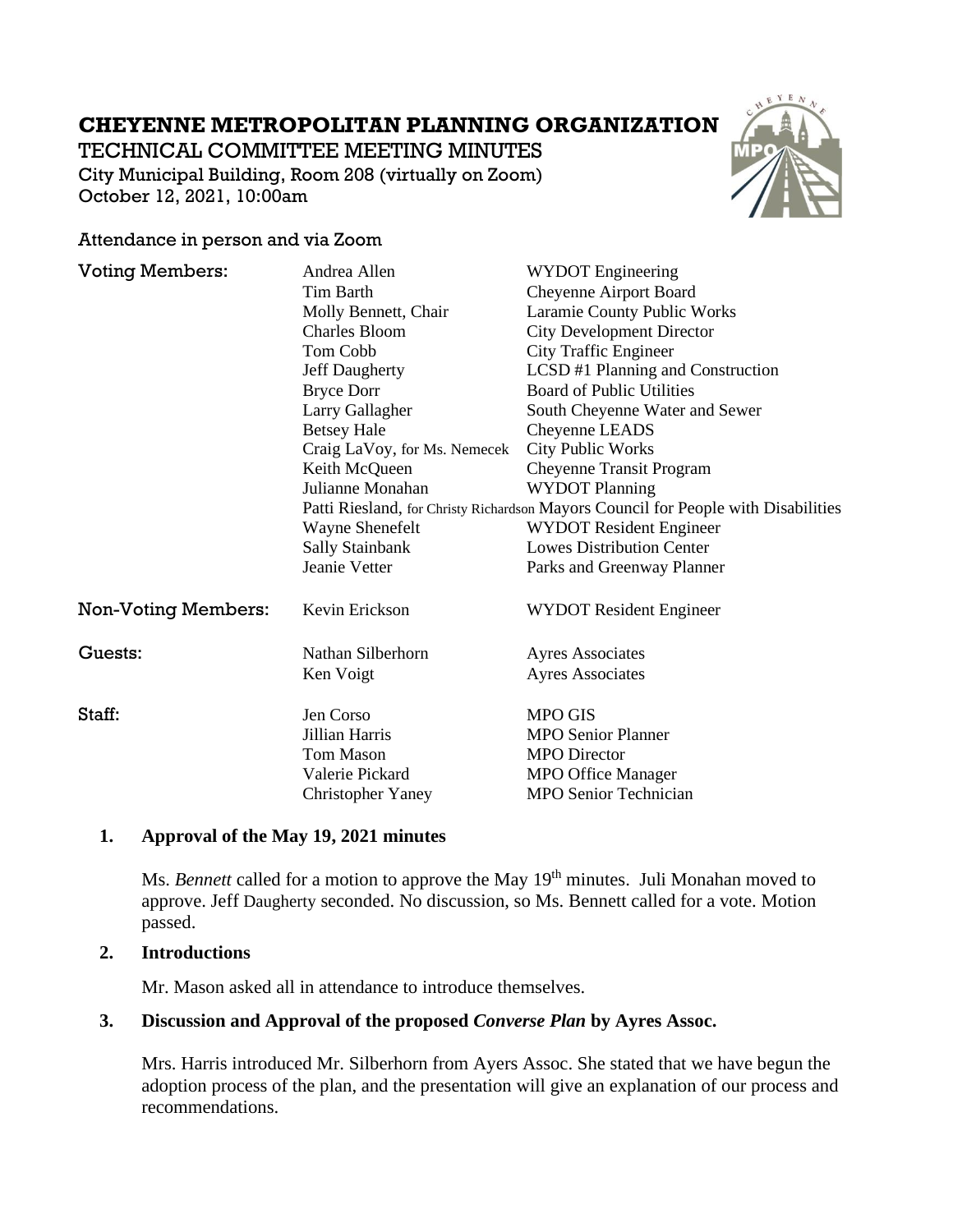Mr. Silberhorn gave the presentation on the Converse Avenue Improvement Plan. We have finished the final report and now are in committee presentations and approvals. The study developed recommendations for the Converse corridor from Dell Range to Carlson St.

**Step 1: Existing Conditions** - The goals of the project are to identify the cross sections and improve intersection design and traffic signals. To review access and to identify the communities' vision for the corridor, plus enhance pedestrian and bicycle traffic. The Dry Creek culvert structure is not sufficient and will need to be replaced, this changed how we approached the road improvements over the structure.

**Step 2: Opportunities for Improvement** - Enhance connectivity and mobility, along with lane continuity issues on the south portion of the project were reviewed. We looked at freight truck traffic at Dell Range and the Post Office. Cost of the project and maintenance impacts (cost and time).

**Step 3**: Direct public involvement, through focus groups and public meetings; in March and May presentations were made. Next will present to Citizens Advisory Committee, Planning Commission and City Council.

**Step 4:** Traffic volume projected to double in the next 25 years.

**Step 5**: Looked at enhanced 3-lane and 4-lane divided roadway options, Signalized intersections, and roundabouts.

**Step 6:** Evaluation matrix of each template, discussion of Dell Range modifications southbound portion of Converse and turn lane Preliminary recommendations.

**Step 7**: Preliminary recommendation is the 3-lane template, install traffic signal at the intersection at Mason Way and Point Bluff, roundabout at Carlson. Extend Greenway south to Mason Way.

**Step 8**: Final recommendations Sept 2021, same as preliminary plan, we added some details based on preliminary comments. The final report includes the documentation of public involvement traffic analysis, engineering explanation of drainage and a construction cost estimate.

Next steps are a final adoption process, a more depth traffic analysis of Dell Range intersection will happen in the future. The City will move to final design and construction and move forward with a project to fix the Dry Creek culvert.

Mr. Mason: next steps, meeting today with the Technical Advisor Committee and tonight with the Citizen's Advisory Committee and then Planning Commission Monday evening for approval. Final approval will go to the Policy Committee at their December 15<sup>th</sup> meeting.

Mrs. Bennet motioned to adopt the Converse Plan, Betsy Hale first motion to approve, Jeff seconded the motion.

Mr. Bloom: A primary concern is the narrowness of Point Bluff, preference to move traffic to Ogden. We are still showing Point Bluff as the main traffic channel. Second comment: south of the Mason Way crosswalk to the Dry Creek bridge structure might be better served with a 10' sidewalk. More adventitious to direct pedestrians and bicycle traffic to the north.

Mr. Daugherty: Question, hoping for some bus pick up/drop off for high-density areas.

Mr. Silberhorn: There is a relocated bus stop on Mason Way in front of the Post Office. This is the only one that was formally planned, there was discussion to place a bus stop near Carlson, but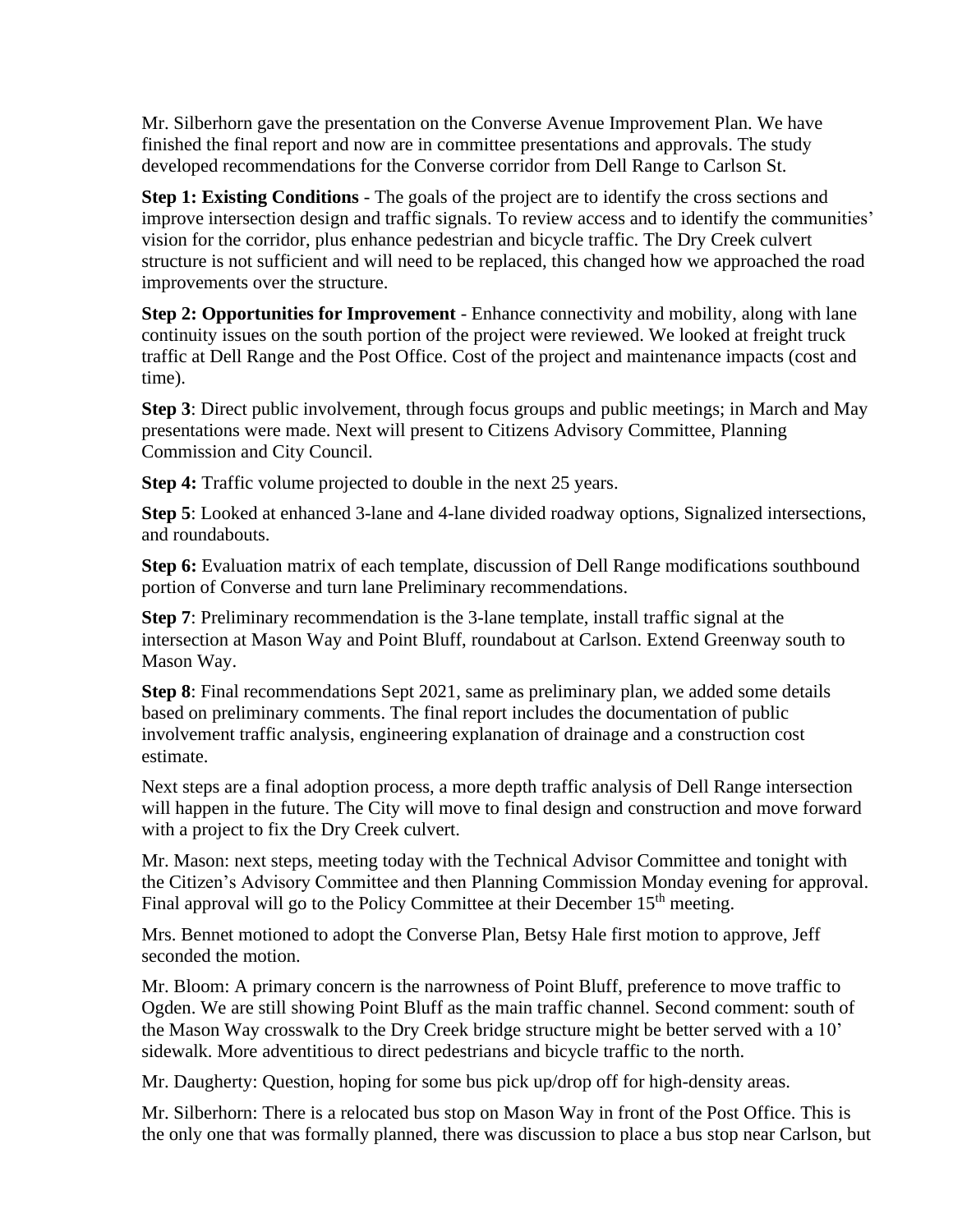it was not included at this time.

Mr. Bloom: Permits could be applied for roundabout at this time. The right of way dedication would happen in the future.

Mr. Daugherty: Advocated for a bus stop at Converse/Carlson Street.

Mr. Mason: This is a 35% preliminary design/engineering plan. Final design will work out additional details.

Mr. Silberhorn: We can evaluate an additional transit stop in the final design.

Mrs. Bennet: Any additional questions or comments?

Mr. Cobb: Question, is there something that states that this plan is not 100% complete. The City will be preparing an RFP to reconstruct and widen the Dry Creek structure, remove skew from the intersection and shift the Converse pedestrian overpass.

Mr. Bloom adds motion of document flexibility and to increase sidewalk on East side of Converse to 10' Mr. Cobb seconds the motion.

Mrs. Bennet: All in favor of the amendment? The motion passes. Also calls for the original motion. Motion passes.

Mr. Silberhorn: Has a running change log and these approved recommendations will be part of the final submittal.

Mrs. Harris: There is still opportunity to provide comments at the adoption public meetings.

Ms. Gerard moved to approve; Mr. Daugherty seconded. The motion passes.

## **4. Updates on MPO Planning Projects**

**a.** *East Park Greenway and Drainage Plan*

Jillian Harris reported that MPO was seeking approval from UPRR for approval of drainage but has not receive approval yet. We are currently working in collaboration with Jeanie Vetter and the East Park Design to coordinate public outreach. This is the last phase before we move into the adoption process.

## **b.** *Walterscheid Corridor Plan*

Ms. Harris reported that we had our first in person outreach at Rossman Elementary, had some computer tech difficulties. Since that meeting, we have been working with City Engineering for a contract amendment to include the intersection analysis at Fox Fam and Walterscheid Blvd. Engineering discovered some issues with utilities at that intersection. Will be going before Finance Committee this coming Monday.

**c.** *East Pershing Plan*

Mr. Mason said we have hired Y2/Western Research & Development to study Pershing between US 30 and Christensen Road. They are currently in the data collection mode; a public meeting will be the end of October.

**d.** *Transit Development Plan*

Ms. Harris reported that we have opened, received, and closed the RFP, interviews have been completed and we selected LSC consultants out of Colorado Springs. This is a plan that should be completed every 5 years. Past plans have been based off prior years; this plan will be a stand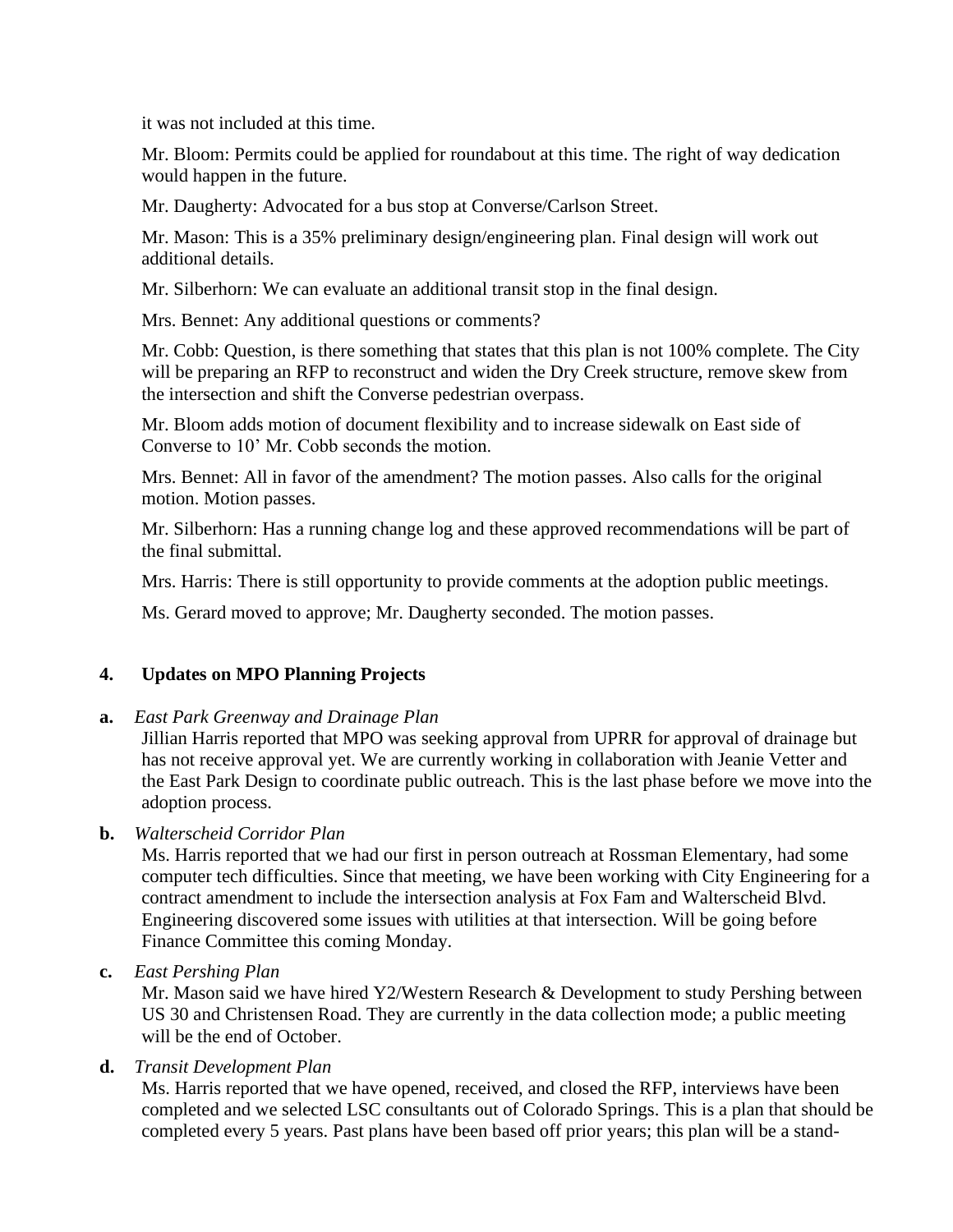alone brand-new plan.

**e.** *Transit Feasibility Plan*

Mr. Mason: between Colorado and WYDOT directors, Cheyenne to Northern Front Range MPO Funding will be split 4 ways between CDOT and Front Range MPO, WYDOT and Cheyenne MPO. Contract management will be handled by CDOT and Cheyenne MPO. Front Range MPO has hired HDR for their current transit feasibility plan and this project will continue with HDR.

Next plan: Corridor plan – Van Buren between Dell Range and US 30.

# **5. Update on current and upcoming local construction projects**

a. *CITY*

Mr. Cobb; There is a lot of work coming, but wanted to highlight  $5<sup>th</sup>$  and Deming. City Engineering is put out an RFP and HDR was awarded the project. Will include Greenway, a new bridge and moving traffic signals.

Mr. Cobb finished the RFP for the camera existing lines to Dry Creek. A critical review of Municipal Code and Unified Development Code in regard to drainage. Nationway project is moving forward.

Mr. Bloom URA Hitching Post and Hampden Inn, will keep WYDOT in the loop.

*BOPU* – Mr. Dorr reported that we will be adding a new tank next to the north tank site off of Storey Blvd. Connections in Storey.

*Greenway* Mrs. Vetter - Getting ready to sign contracts with Reiman to build LCCC underpass. Completing the contract with Reiman to complete the Greenway path along Carey and Kennedy. Looking forward to the outcome of the  $6<sup>th</sup>$  penny ballot, there are projects that we would like to get started on. Airport connector and Downtown connector from Dey Avenue to the Depot Plaza.

b. *Laramie County* 

Ms. Bennett reported working on internal restructuring, and other projects are not top priority right now. Working with Benchmark to design Powderhouse from Four Mile to Iron Mountain/Rising Star. Working on gravel and pavement management plan.

c. *WYDOT*

Mr. Shenefelt reported on contract patching job that is complete for the year (from Pershing to UPRR bridge) Will be back next year working on slabs. Bridge rehab project complete on structures with exceptions of Horse Creek Rd and the bridge over Crow Creek, need guardrail and seating. Looking into how to prevent homeless using bridge underpass. I-25 sign upgrades. Jobs for next year: Parsley Bridge replacement (advertised next week), contract patching job on US 85 from Terry Ranch Rd to College Dr. Drainage repair on US 85 near Murray Street; inlets, pipe and retention pond. Bridge repair next year on I-25 structures over UPRR.

Mr. Erickson signal replacement/upgrade on Lincolnway. Slide repair on Central Ave 24<sup>th</sup> to Lincolnway. Next summer on Lincolnway from Pioneer to Capital. Next year Warren Ave from Lincolnway to 24<sup>th</sup>. Install new signals at Yellowstone and Four Mile.

# **6. Others**

a. Mr. Cobb; we have a collaborative effort between CODOT, WYDOT, Cheyenne, Ft Collins and Loveland for American Recovery Plan Build Back Better Recovery for a grant of \$500,000. Interstate collaboration rail simulation modeling UPRR and Santa Fe set the table for passenger